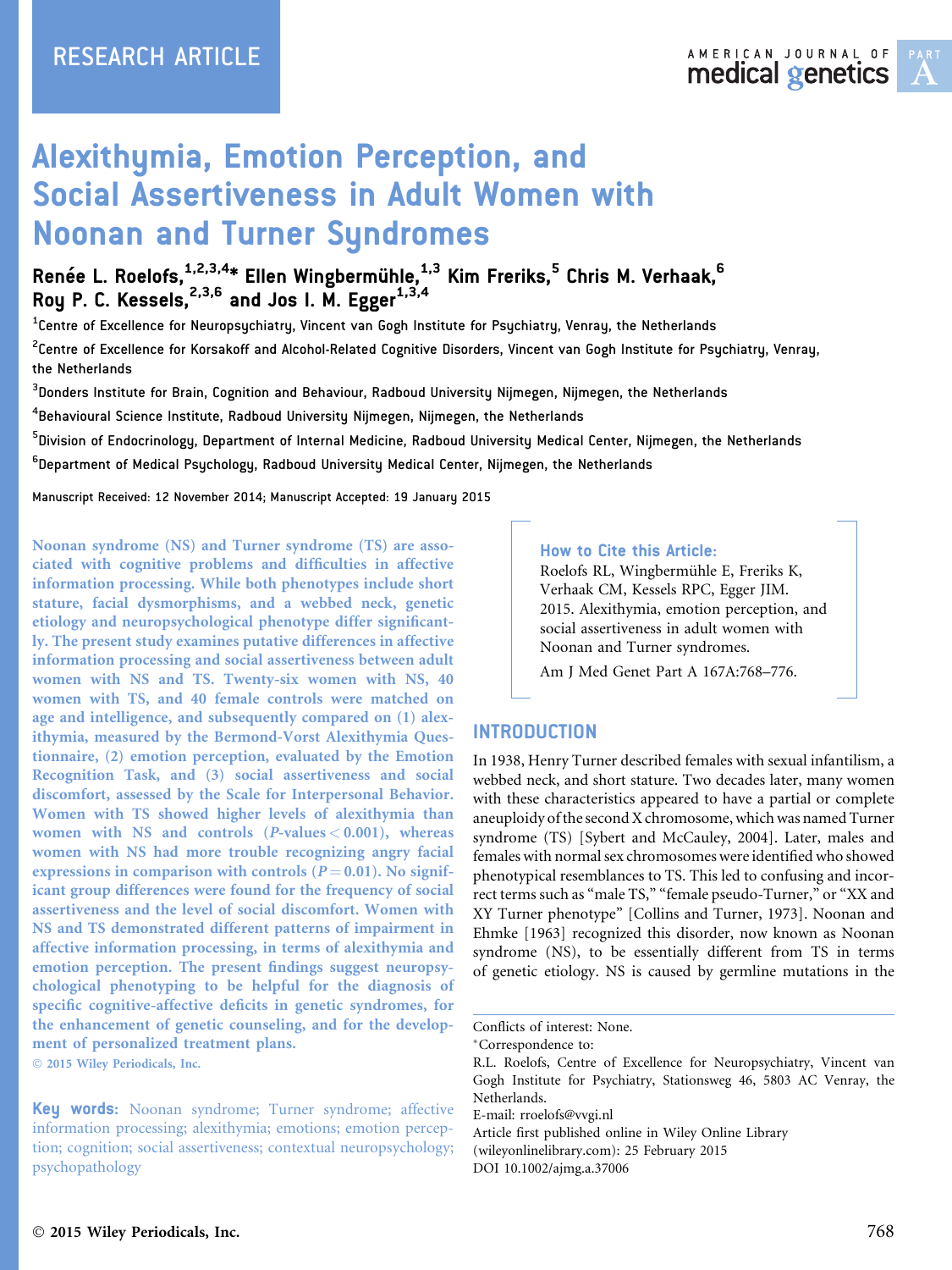Ras/mitogen-activated protein kinase (Ras-MAPK) pathway, a signal transduction cascade involved in several developmental processes [Tartaglia et al., 2011]. Although the genotypes differ, the phenotypes of NS and TS are quite similar, sharing several physical features, such as short stature, facial anomalies, a webbed neck, skeletal malformations, and cardiac problems [Elsheikh et al., 2002].

Cognitive functioning in adults with NS has recently been studied by Wingbermühle et al. [2012a]. In comparison with matched healthy controls, they found a lowered speed of information processing in individuals with NS, but no impairments in other cognitive domains. Intelligence scores were slightly lower in comparison with the average population. In contrast, a review concerning cognitive functioning in NS suggested a more diffuse pattern of cognitive problems in children and adolescents [Wingbermühle et al., 2009]. Intelligence levels in the low-average range were reported, with verbal and performance capacities fairly evenly distributed. In addition, group studies in children with NS found impairments in one or several of the following areas: language skills, motor functioning, working memory and memorizing, selective or sustained attention, and organizational and planning capacities [Wingbermühle et al., 2009; Pierpont et al., 2013]. Thus, children with NS seem to display more diffuse cognitive deficits compared to adults, but longitudinal studies have not yet been performed to confirm this.

Studies on cognitive deficits are more numerous in individuals with TS than in NS and typically report a low-average to average full-scale intelligence, with (nearly) normal levels of verbal intelligence, and a lower performance intelligence [Nijhuis-van der et al., 2003]. Impaired visuospatial information processing is considered the hallmark cognitive deficit in TS, but difficulties in executive functioning, (visual) memory, perceptual organization, math processing, motor abilities, specific aspects of language (e.g., verbal fluency), attention deficits, and hyperactivity have been reported frequently [Elsheikh et al., 2002; Nijhuis-van der et al., 2003; Rovet, 2004; Hong et al., 2009; Knickmeyer, 2012]. Planning skills seem to improve with age, while visuospatial and visual memory deficits remain in adulthood [Romans et al., 1997].

Besides cognitive impairments, both NS and TS have been associated with problems in affective information processing, notably social cognition [Burnett et al., 2010; Wingbermühle et al., 2012b], that is, constructing representations of the relations between oneself and others, and to use those representations flexibly to guide social behavior [Adolphs, 2001]. Studies addressing social cognition in children with NS aremainly limited to singlecase studies and report below-average social skills, diminished social insight, and social immaturity [Troyer and Joschko, 1997; Sarimski, 2000; Lee et al., 2005]. Adviento et al. [2013] found a higher prevalence of social impairment in children and adults with RASopathies in comparison with sibling controls. In adults with NS, difficulties in identifying and describing feelings (i.e., alexithymia), slight overall problems in the perception of emotional facial expressions, and social discomfort (but no avoidance of social situations) have been described [Wingbermühle et al., 2012b]. TS has been associated with social immaturity, problems in social relations, difficulties in expressing emotions, social anxiety, and impairments in facial emotion recognition, most notably fear [Burnett et al., 2010; Hong et al., 2014]. Despite similarities in

phenotypic presentation between women with NS and TS, it should be noted that within the groups heterogeneity in cognitive and social-emotional problems is present.

Impairments in social cognition are associated with psychological distress, social isolation, and reduced self-esteem [Beauchamp and Anderson, 2010].Moreover, alexithymia is known to constitute a risk factor for developing mood and anxiety problems [Larsen et al., 2003]. Studies mention the presence of mood and anxiety problems in individuals with NS [Mahendran and Aw, 1989; Verhoeven et al., 2004; Noonan, 2005; Verhoeven et al., 2008; Wingbermühle et al., 2009; Alfieri et al., 2014]. However, besides studies reporting autism traits and ADHD symptoms in individuals with NS in comparison with siblings [Adviento et al., 2013; Pierpont et al., 2014], to our knowledge, no controlled studies have been performed concerning psychopathology in NS. Depressive problems and anxiety have been reported in individuals with TS in addition to lowered levels of self-esteem [Downey et al., 1989; Delooz et al., 1993; Kilic et al., 2005; Saad et al., 2014]. Other studies, in contrast, mention that the frequency of emotional problems in individuals with TS is not higher than in comparable populations [Ross et al., 2000; Cardoso et al., 2004; Schmidt et al., 2006].

The aim of the current study was to compare alexithymia, emotion perception, and social assertiveness of females with NS with that of females with TS and female controls. This may lead to the discrimination of specific profiles of affective information processing in NS and TS, which could contribute to the development of tailored clinical approaches. We hypothesized that (1) women with TS show lower levels of alexithymia than women with NS, specifically less problems in verbalizing emotions due to their relatively higher verbal skills, whereas women with NS will show higher levels of alexithymia than controls; (2) women with TS perform worse on facial emotion perception (especially for recognizing fear) than both women with NS and controls, women with NS show a slightly lower overall emotion perception performance in comparison with controls; and (3) women with TS and women with NS will show more social discomfort than controls because of their deviant physical appearance. A deviant appearance, deviant behavior, deviant characteristics, and disabilities were identified as causes of childhood bullying [Thornberg, 2010]. Many individuals with NS have been bullied in childhood (76.92% in the current sample). Bullying victims are at risk for developing mood and anxiety disorders, and show problems in social relationships [Takizawa et al., 2014]. Women with TS will display more avoidance in social situations than controls, women with NS show equal levels of avoidance in comparison with controls.

# MATERIALS AND METHODS **Participants**

Twenty-six females with NS, 40 females with TS, and 40 female controls participated in this study. All participants took part in larger on-going investigations [Menke et al., 2010; Wingbermühle et al., 2012a; Wingbermühle et al., 2012b; Freriks et al., 2013; Freriks et al., 2015]. Participation was voluntary and written informed consent was obtained from all participants or their legal representatives. The study was approved by the Institutional Review Board of the Vincent van Gogh Institute for Psychiatry and by the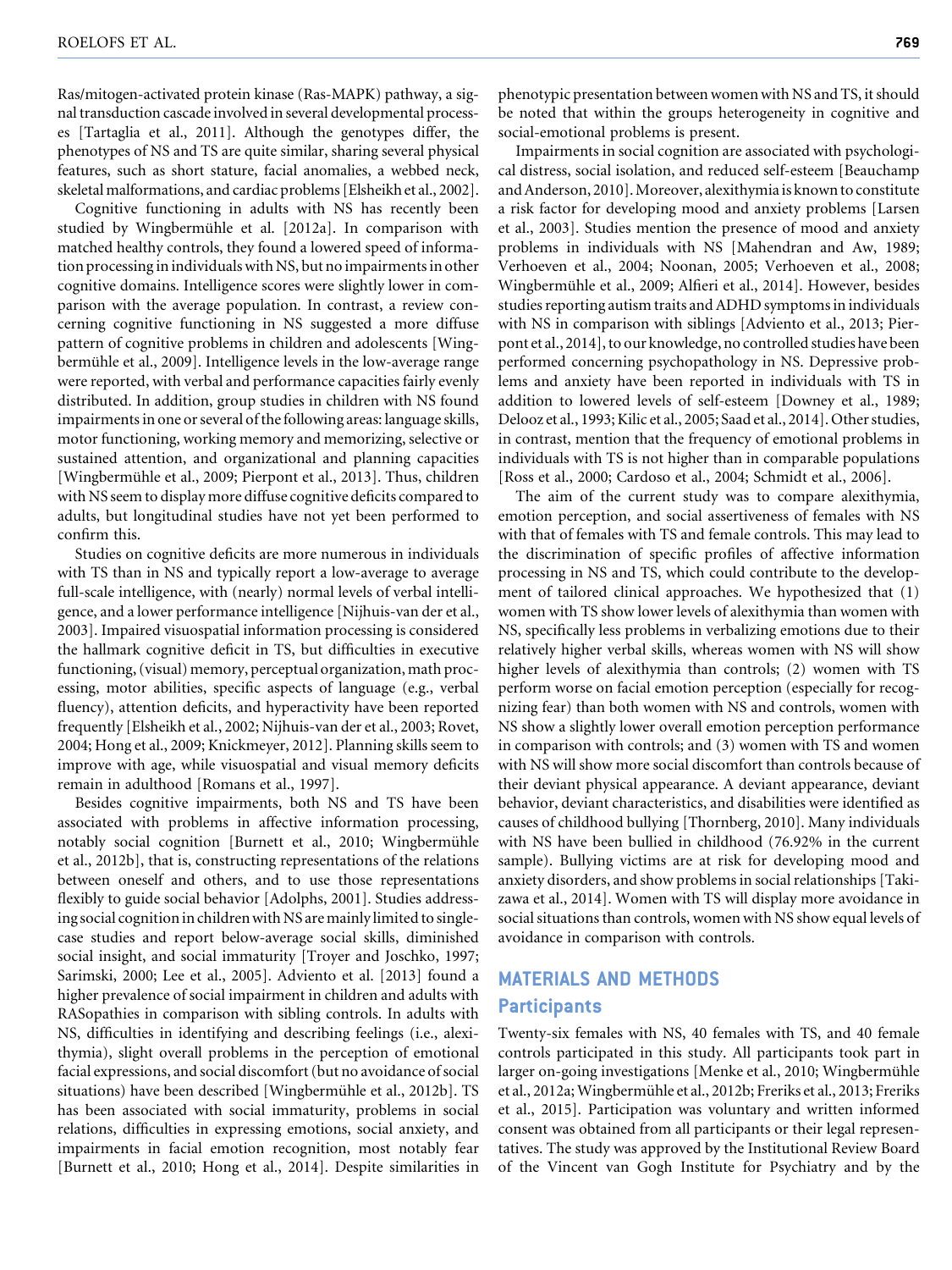Committee on Research involving Human Subjects Arnhem/ Nijmegen of the Radboud University Medical Center, in accordance with the Declaration of Helsinki. Women with NS were consecutively referred to the Vincent van Gogh Institute for Psychiatry by the Department of Human Genetics of the Radboud University Medical Center. Inclusion criteria were a confirmed clinical diagnosis of NS and a minimum age of 16 years. Women with TS were recruited by the Department of Medical Psychology of the Radboud University Medical Center. They were included if they had a karyotype result consistent with TS and a chronological age of 16 years or more. For the distribution of the karyotypes and molecular test results, see Table I. A female control group of adult community-dwelling volunteers was recruited via the network of the researchers involved in the data collection. Exclusion criteria for the controls were a (known) diagnosis of a genetic or neurological disorder or a current psychiatric illness.

In view of the controversy regarding the contribution of intelligence to social emotional constructs such as alexithymia [Taylor et al., 1988; Parker et al., 1989; Parker et al., 2001; Ibanez et al., 2013], women with TS and controls were carefully matched to the group of women with NS on age and full scale IQ on the Wechsler Adult Intelligence Scale (WAIS-III), supported by statistical betweengroup testing of these variables. Full-scale IQ (FSIQ), verbal IQ (VIQ), and performance IQ (PIQ) were estimated with an abbreviated version of the WAIS-III, derived from the seven-subtest short form of Ward [Ward, 1990]. The present short form included eight subtests: four verbal subtests (Information, Digit Span, Arithmetic, and Similarities), and four performance subtests (Picture Completion, Picture Arrangement, Block Design, and Digit Symbol). The seven-subtest short form of Ward is known to generate reliable estimates of FSIQ, as well as satisfactory estimates of VIQ and PIQ [Pilgrim et al., 1999; Axelrod et al., 2000; Axelrod et al., 2001]. The

TABLE I. Distribution of the Karyotypes of Women With Noonan and Turner Syndromes

| Karyotype                         | Number [%] |
|-----------------------------------|------------|
| Noonan syndrome $[N = 26]$        |            |
| PTPN11                            | 14 (53.85) |
| SOS <sub>1</sub>                  | 4[15.38]   |
| <b>KRAS</b>                       | 1(3.85)    |
| No mutation found                 | 2(7.69)    |
| Unknown                           | 5(19.23)   |
| Turner syndrome $[N = 40]$        |            |
| 45.X                              | 17 (42.5)  |
| 45,X/46,XX                        | 5(12.5)    |
| 45, <i>X</i> /47, <i>XXX</i>      | 2(5)       |
| 45, X/46, Xi[Xq]                  | 5[12.5]    |
| 45, X/46, X, del(X)               | 2(5)       |
| 45, X/46, XX/47, XXX              | 1(2.5)     |
| 45, X/46, X, r(X)                 | 2(5)       |
| 46, X, i[Xq]                      | 4(10)      |
| 46, X, del(X)                     | 1(2.5)     |
| $46, X, Xp - 46, X, i[Xq] [10/6]$ | 1(2.5)     |

sum of the scaled sores of the verbal subtests was multiplied by 1.5 and the sum of the performance subtests was multiplied by 1.25 in order to obtain the estimated VIQ, PIQ, and FSIQ [Wechsler, 2005].

Descriptive information of the groups is presented in Table II. As a result of the matching process, no significant group differences were found on age  $(F(2,103) = 1.01, P = 0.37)$  and WAIS-III FSIQ  $(F(2,103) = 0.05, P = 0.95)$ . There were significant group effects for VIQ  $(F(2,103) = 3.14, P = 0.05)$  and PIQ  $(F(2,103) = 7.25,$  $P = 0.001$ , but Bonferroni post-hoc analyses failed to reach significance for VIQ ( $P = 0.07$ ). Post-hoc tests showed that PIQ of women with TS was lower than that of women with NS ( $P = 0.002$ ) and controls ( $P = 0.01$ ). Within the groups, we found VIQ to be higher than PIQ in the TS group  $(t(39) = 6.42, P < 0.001)$  and PIQ higher than VIQ in the NS group  $(t(25) = -2.23, P = 0.04)$ . No significant difference was found between VIQ and PIQ in the control group. Education levelwas coded according to the Verhage system, ranging from category 1 (1–5 years of education) to 7 (19–20 years of education) [Bouma et al., 2012]. Education levels differed significantly between the three groups  $(H(2) = 23.15, P < 0.001)$ . Followup tests indicated that, despite their equal full scale intelligence levels, women with TS were better educated than women with NS  $(P< 0.001)$  and controls  $(P = 0.001)$ .

Since anxiety and mood problems are known to impede affective information processing [Bourke et al., 2010; Plana et al., 2014], we included the anxiety and depression scales of the Dutch version of the Symptom Checklist-90 Revised (SCL-90-R) [Arrindell and Ettema, 2003] for control purposes. Women with NS  $(N = 25)$ reported significantly higher levels of anxiety  $(F(1,63) = 7.52,$  $P = 0.01$ ,  $\eta^2$ <sub>P</sub> = 0.11) and depression than women with TS  $(F(1,63) = 6.77, P = 0.01, \eta^2 = 0.10).$ 

#### Alexithymia

To assess alexithymia, the Bermond-Vorst Alexithymia Questionnaire (BVAQ) [Vorst and Bermond, 2001] was administered. The BVAQ is a self-report questionnaire designed to measure five factor based dimensions of alexithymia: (1) Emotionalizing (the degree to which someone is emotionally aroused by emotion inducing events); (2) Fantasizing (the degree to which someone is inclined to fantasize, imagine, and daydream about virtual matters), (3) Identifying (the degree to which one is able to define the nature of one's own emotions);(4) Analyzing (the degree to which one seeks explanations of one's own emotional reactions); and (5) Verbalizing (the degree to which one is able or inclined to describe or communicate about one's emotional reactions). The subscales Emotionalizing and Fantasizing together constitute the higher order Affective Component and the subscales Identifying, Analyzing, and Verbalizing compose the higher order Cognitive Component. The BVAQ consists of 40 items (e.g., "when something totally unexpected happens, I remain calm and unmoved" or "when I am distressed, I know whether I am afraid or sad or angry"), which are rated on a five-point Likert scale ranging from 1 to 5. Each of the five dimensions is measured by eight items. The scores on the subscales range from 8 to 40 and the total alexithymia score ranges from 40 to 200. Higher scores are indicative of higher levels of alexithymia [Vorst and Bermond, 2001].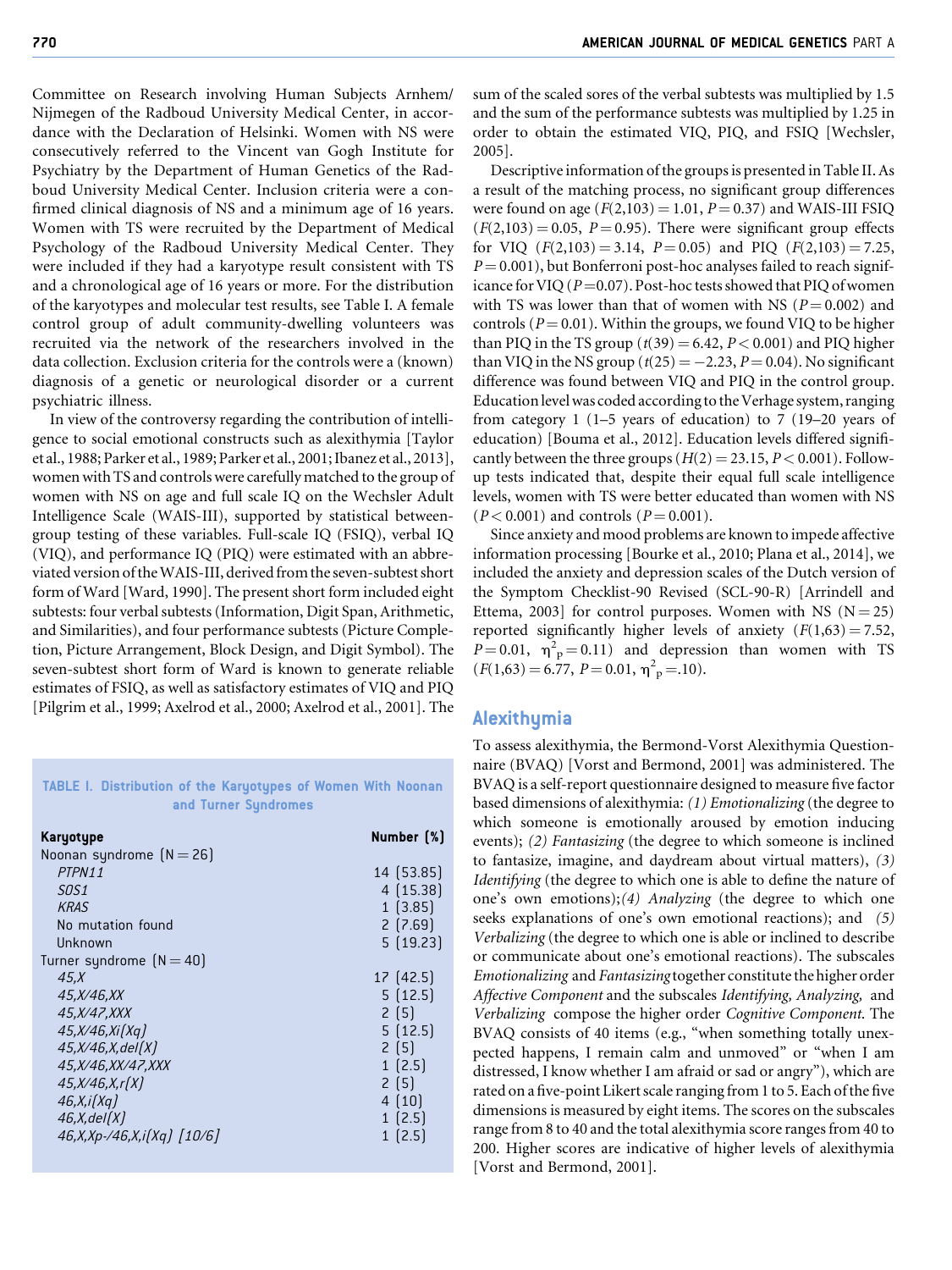|                 | Turner syndrome $(N = 40)$ |            |                          | Noonan syndrome $[N = 26]$ |            |                          | Controls $[N = 40]$ |            |           |
|-----------------|----------------------------|------------|--------------------------|----------------------------|------------|--------------------------|---------------------|------------|-----------|
|                 | M/mode                     | Range      | <b>SD</b>                | M/mode                     | Range      | <b>SD</b>                | M/mode              | Range      | <b>SD</b> |
| Age             | 25.44                      | $19 - 33$  | 3.27                     | 27.85                      | $16 - 52$  | 12.05                    | 28.28               | $17 - 52$  | 11.46     |
| WAIS-III FSIQ   | 90.68                      | $75 - 106$ | 9.30                     | 91.42                      | $71 - 119$ | 11.82                    | 91.05               | $75 - 106$ | 6.97      |
| <b>VIO</b>      | 96.25                      | $75 - 116$ | 9.97                     | 90.35                      | $67 - 121$ | 12.85                    | 92.00               | $74 - 108$ | 8.04      |
| PI <sub>0</sub> | 86.00                      | $67 - 106$ | 10.39                    | 94.77                      | $74 - 113$ | 11.97                    | 92.45               | $78 - 113$ | 7.86      |
| Education level | 6                          | $4 - 6$    | $\overline{\phantom{m}}$ | 5                          | $2 - 7$    | $\overline{\phantom{m}}$ | 5                   | $3 - 7$    |           |
| <b>SCL-90-R</b> |                            |            |                          |                            |            |                          |                     |            |           |
| Anxiety         | 13.08                      | $10 - 27$  | 3.75                     | 16.60                      | $7 - 35$   | 6.62                     | -                   |            |           |
| Depression      | 22.93                      | $16 - 46$  | 7.83                     | 29.52                      | $16 - 59$  | 12.65                    |                     |            |           |

TABLE II. Descriptive Information of Women With Turner Syndrome, Noonan Syndrome, and Controls

Note: M, mean; SD, standard deviation; WAIS-III, Wechsler Adult Intelligence Scale Third Edition; FSIQ, full scale intelligence quotient (estimated by eight subtests); VIQ/PIQ, estimated verbal/performance intelligence quotient; SCL-90-R, Dutch version of the Symptom Checklist-90 Revised.

\* The sample size for the SCL-90-R analyses was 25.

### Emotion Perception

The Emotion Recognition Task (ERT), developed by Montagne et al. [2007], is a computer-generated paradigm for the recognition of six basic facial emotional expressions: anger, disgust, fear, happiness, sadness, and surprise. Participants are presented with dynamic images of the faces of four actors (two males and two females) expressing the aforementioned emotions in different intensities. A computer program enables real-time interactive morphing between neutral expression and the facial expression of diverse emotional intensities, presented as video clips [Montagne et al., 2007; Kessels et al., 2014]. After each video clip, the participant is asked to make aforced choice between the six emotions, displayed in labels on the test computer. The emotion recognition scores of women with NS, women with TS, and controls were compared on the intensities 40, 60, 80, and 100%. Performance was defined by the number of correctly labeled emotional expressions. For each emotion, scores may range from 0 to 16. Higher scores represent better emotion perception.

#### Social Assertiveness and Social Discomfort

The Scale for Interpersonal Behavior (SIB) was used as an index for the engagement in social behavior and the amount of discomfort evoked by these situations [Arrindell et al., 2001]. The SIB includes 50 items (e.g., "start a conversation with a stranger" or "tell someone that you like him/her"), which the participant has to evaluate on two separate five-point scales; one for the probability of engagement in specific social situations (performance) and one for the amount of discomfort experienced in these situations (distress). Besides a total performance and total distress score, the SIB results in four factorially based subscales: (1) Display of negative feelings; (2) Expression of and dealing with personal limitations; (3) Initiating assertiveness; and (4) Praising others and the ability to deal with compliments/praise of others [Arrindell et al., 2001]. For this study, the total performance score and total distress score were calculated.

## Statistical Analysis

A multivariate analysis of variance (MANOVA) was performed to compare the results on the BVAQ and SIB of women with NS, TS, and controls. BVAQ and SIB scores were included as dependent variables, and Group (NS, TS, C) was included as a factor. The ERT was analyzed with a mixed between-within subjects ANOVA, with Emotion (Fear, Happiness, Sadness, Surprise, Disgust, Anger) and Intensity (40, 60, 80, 100) as within-subject factors, and Group (NS, TS, C) as between-subject factor. This analysis was followed up by six mixed between-within subjects ANOVAs, one for each of the emotions, with Intensity (40, 60, 80, 100) as within-subject factor and Group (NS, TS, C) as between-subject factor, to investigate the influence of group on emotion perception scores for the six emotions separately. Effect sizes were computed, expressed as partial eta-squared. All analyses have been performed with SPSS 22 for Windows.

# RESULTS Alexithymia

Significant group differences were found on the total BVAQ score, the Affective Component, the Cognitive Component, and on the dimensions Identifying, Emotionalizing, and Analyzing. All *F*-values were larger than 9.80 (*P*-values < 0.001,  $\eta_p^2$  ranged between 0.16 and 0.35). Bonferroni post-hoc analyses revealed that women with TS reported more alexithymic features than both women with NS and controls, and that women with NS did not differ from controls with respect to alexithymia levels, with exception of the scale Emotionalizing. Women with NS showed lower levels of alexithymia on this scale than controls. An overview of the BVAQ results is displayed in Table III.

### Social Assertiveness and Social Discomfort

No significant group differences were found for the reports on the performance scale and distress scale of the SIB. An overview of the results is displayed in Table III.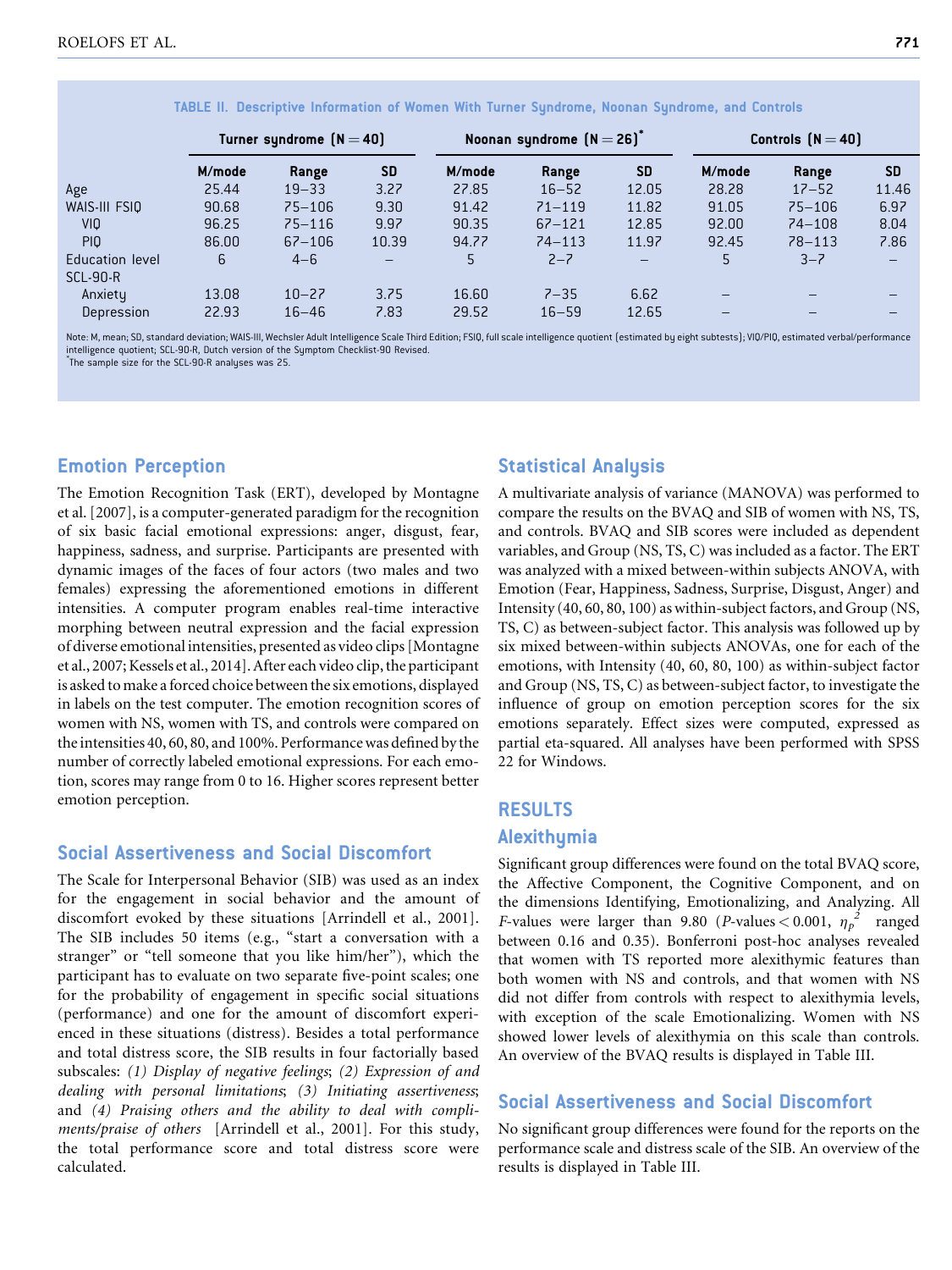|                        |                         | <b>Turner</b><br>syndrome<br>$N = 40$ | <b>Noonan</b><br>syndrome<br>$(N = 26)$ | <b>Controls</b><br>$(N = 40)$ | Post-hoc tests                                  |
|------------------------|-------------------------|---------------------------------------|-----------------------------------------|-------------------------------|-------------------------------------------------|
| Alexithumia            | <b>BVAQ Total score</b> | 137.78 [12.82]                        | 104.77 [18.89]                          | 116.25 [24.33]                | TS vs. NS /TS vs. C                             |
|                        | Affective component     | $51.93$ $(8.78)$                      | $41.62$ (9.92)                          | 46.75 [9.47]                  | TS vs. NS <sup>**</sup> /TS vs. C <sup>*</sup>  |
|                        | Fantasizing             | $23.65$ $(6.93)$                      | 23.15 [6.34]                            | 24.87 [6.82]                  |                                                 |
|                        | Emotionalizing          | $28.28$ $(4.21)$                      | 18.46 (5.04)                            | $21.87$ $(6.75)$              | TS vs. NS**/TS vs. C**/NS vs. C*                |
|                        | Cognitive component     | 85.85 (11.55)                         | $63.15$ $(13.05)$                       | 69.50 (19.52)                 | TS vs. NS <sup>77</sup> /TS vs. C <sup>77</sup> |
|                        | Verbalizing             | $25.03$ $(5.58)$                      | $24.88$ $(5.90)$                        | $23.73$ $(6.94)$              |                                                 |
|                        | ldentifying             | $30.55$ $(5.33)$                      | 18.69 [7.07]                            | $22.85$ $(8.62)$              | TS vs. NS <sup>**</sup> /TS vs. C**             |
|                        | Analyzing               | $30.28$ $(4.64)$                      | 19.58 [4.67]                            | 22.92 [7.96]                  | TS vs. NS <sup>**</sup> /TS vs. C**             |
| Social Assertiveness & | Scale of Interpersonal  |                                       |                                         |                               |                                                 |
| Social Discomfort      | <b>Behavior</b>         |                                       |                                         |                               |                                                 |
|                        | Performance score       | 154.40 [25.89]                        | 142.96 [34.28]                          | 155.85 [33.91]                |                                                 |
|                        | Distress score          | 116.38 [33.77]                        | 120.19 [47.90]                          | 101.30 [26.34]                |                                                 |

TABLE III. Mean Scores and Standard Deviations of the BVAQ and SIB Variables for Women With Turner Syndrome, Noonan Syndrome, and Controls

Note: BVAQ, Bermond-Vorst Alexithymia Questionnaire; SIB, Scale for Interpersonal Behavior; TS, Turner syndrome; NS, Noonan syndrome, C, Controls.<br><sup>\*</sup> P < 0.05, <sup>\*\*</sup> P < 0.001, all *P*-values are Bonferroni corrected.

## Emotion Perception

Mauchly's test indicated that the assumption of sphericity had been violated for the main effect of Emotion ( $\chi^2(14) = 35.54$ ,  $P = 0.001$ ) and for the interaction effect of Emotion and Intensity ( $\chi^2$  (119)= 286.19,  $P < 0.001$ ). Therefore, the degrees of freedom were corrected using Greenhouse-Geisser estimates of sphericity. The mixed between-within subjects ANOVA revealed no significant effect of Group, indicating that the three groups did not significantly differ in accuracy of emotion perception. Significant main effects were found for Emotion ( $F(4.50, 463.67) = 187.23$ ,  $P \le 0.001$ ,  $\eta_p^2 = 0.65$ ) and Intensity ( $F(3, 309) = 85.09$ ,  $P \le 0.001$ ,  $\eta_p^2 = 0.45$ , indicating that some emotions were more difficult to recognize than others and that performance varied between the different levels of emotion intensity. A small interaction effect was found for Emotion and Intensity  $(F(11.26,$ 1159.86) = 4.77, P < 0.001,  $\eta_p^2 = 0.04$ ), indicating that intensity did not affect the recognition of each emotion in the same way, which is in accordance with previous findings [Montagne et al., 2007]. Moreover, there was a small interaction effect of Emotion and Group (*F*(9.00, 463.67) = 2.10. *P* = 0.02,  $\eta_p^2$  = 0.04), but the interaction effect of Intensity and Group, and the three-way interaction between Emotion, Intensity, and Group were not significant.

To further examine the significant interaction effect of Emotion and Group, six mixed between-within subjects ANOVAs were performed, one for each emotion. These analyses showed a significant group effect only for the emotion anger  $(F(2, 103) = 5.44,$  $P = 0.01$ ,  $\eta_p^2 = 0.10$ ). Bonferroni post-hoc comparisons indicated that women with NS were less accurate in recognizing anger than controls ( $P = 0.005$ ). For a graphical display of the ERT results, see Figure 1.

#### **DISCUSSION**

This first comparative study of affective information processing in women with NS, TS, and female controls, showed differential patterns of impairment for women with NS and women with TS. Women with TS demonstrated higher levels of alexithymia than women with NS and controls, whereas women with NS only showed problems in recognizing angry facial expressions in comparison with controls.

Surprisingly, women with TS reported higher levels of alexithymia than women with NS and controls. They particularly reported lower emotional arousal, more difficulties in defining the nature of their emotions, and more problems in seeking explanations for emotional reactions. No significant group differences were found in the ability to verbalize emotional experiences or in the ability to fantasize. The pattern of reported alexithymic problems in women with TS is indicative of "affective" alexithymia (as opposed to the "cognitive" variant), in which problems in the awareness of the arousal of emotions are thought to hamper the interpretation of emotions [Vorst and Bermond, 2001]. Although it was hypothesized that women with TS would specifically show fewer problems in verbalizing emotions, finding substantially higher levels of general alexithymia was unexpected. Considering earlier reports of higher levels of cognitive alexithymia in men and women with NS in comparison with controls [Wingbermühle et al., 2012b], we expected that these findings would be replicated in the current study. However, the present sample of women with NS did not report more alexithymic traits than controls or women with TS. A meta-analysis on sex differences in alexithymia [Levant et al., 2009] concluded that higher levels of alexithymia are present in men, especially in those with a traditionally masculine gender-role socialization. Consequently, males with NS may report higher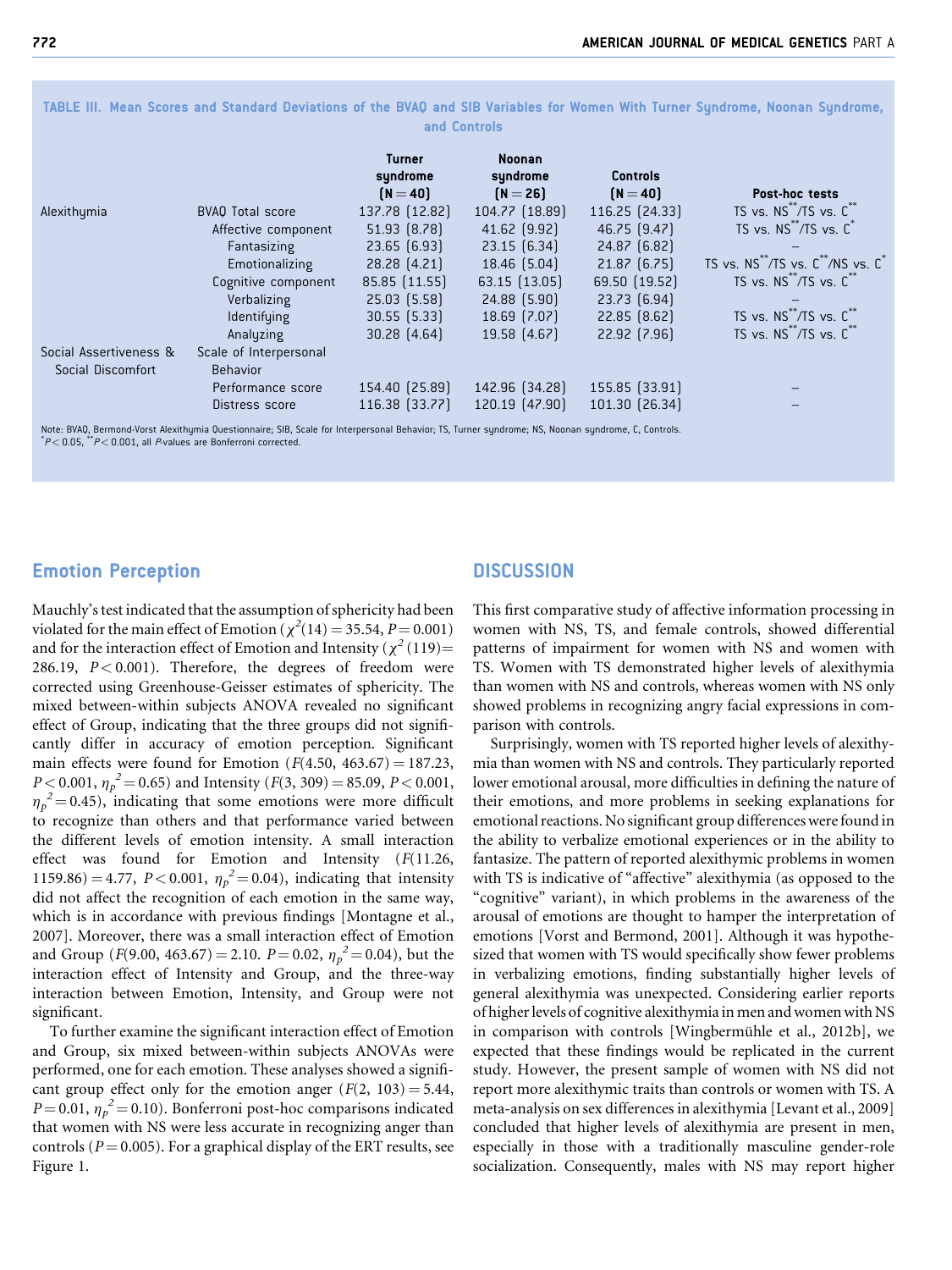

FIG. 1. Percentage of correctly recognized facial emotional expressions on the Emotion Recognition Task, for the different levels of intensity (40–100%) of the six emotions. Results were displayed for 26 women with Noonan syndrome (NS), 40 women with Turner syndrome (TS), and 40 controls (C). Error bars represent the standard error of the mean.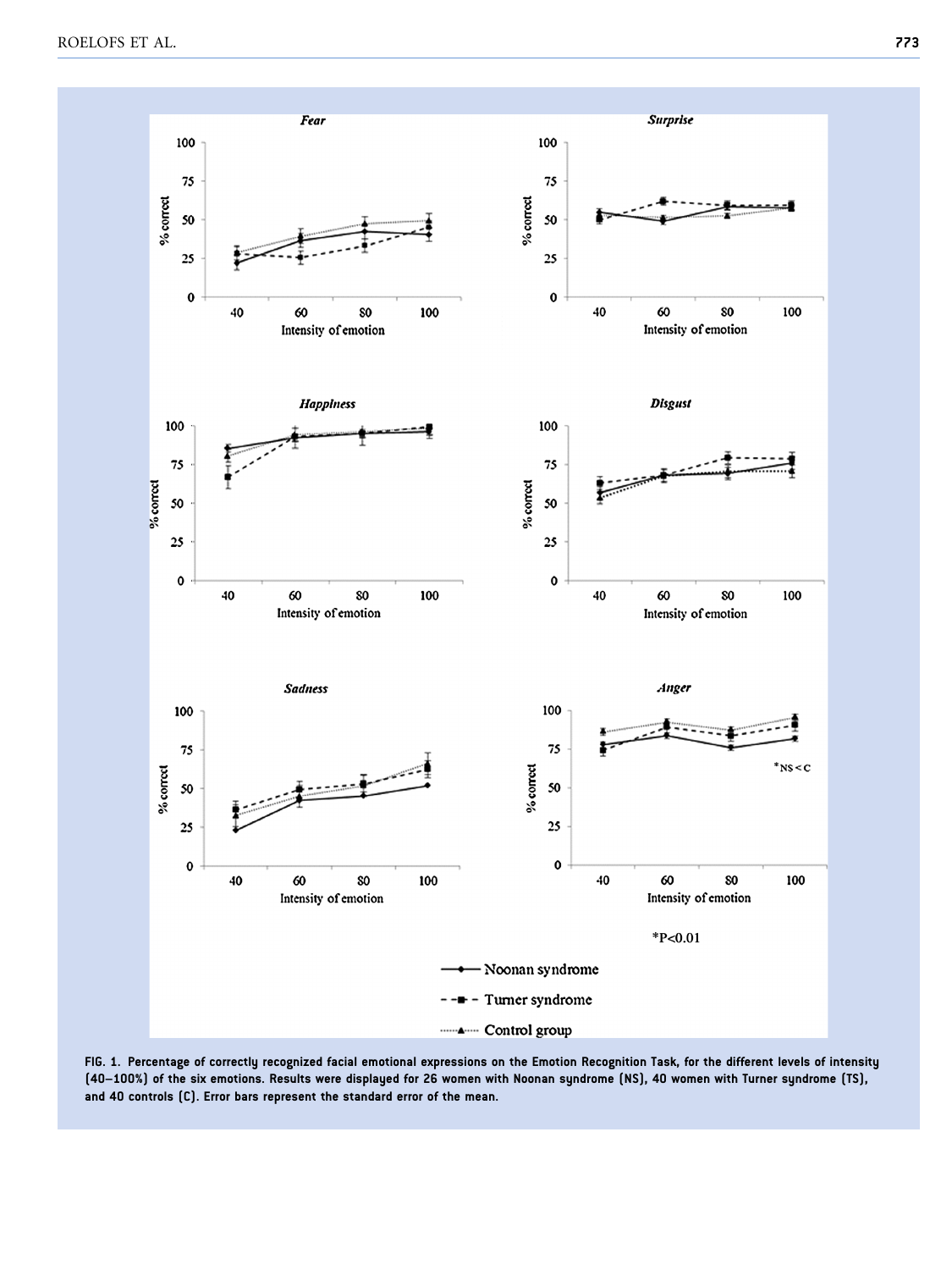levels of alexithymia than females with NS, which could explain why the previously mentioned effects in a mixed-sex sample were not replicated in the current study.

Moreover, women with NS demonstrated specific difficulty in recognizing angry facial expressions in comparison with controls; the accuracy of the recognition of other emotional expressions was at control level. This is not in accordance with the findings in a previous study of our research group, in which individuals with NS showed a lower emotion recognition score in general, but no specific emotion perception problems [Wingbermühle et al., 2012b]. Mood and anxiety problems are known to impede affective information processing. Our sample of women with NS reported higher levels of depression and anxiety on the SCL-90-R than women with TS, which could have led to a response bias toward negative stimuli. However, this is less likely to affect the response to angry facial expressions in isolation. In order to investigate the relation between depression and anxiety symptoms on the SCL-90-R and emotion recognition on the ERT in women with NS, Pearson correlation coefficients were calculated. Only a significantly positive correlation between reported depression and the total ERT score was found ( $r(23) = .42$ ,  $P = 0.04$ ). The correlations between depression and anxiety scores, and the mean anger recognition score did not reach significance (anxiety  $r(23) = -0.13$ ,  $P = 0.53$ ; depression  $r(23) = .19$ ,  $P = 0.36$ ). This is in contrast with our suggestion that higher levels of depression and anxiety could explain the poor recognition of angry faces in women with NS. In fact, these results indicate that women with NS who reported more depressive symptoms were more accurate in recognizing facial emotions. However, the meaning and relevance of the specific anger recognition impairment in women with NS remains unclear and requires replication. In contrast to our hypothesis, women with TS did not demonstrate the frequently reported deficit in fear recognition [Romans et al., 1997; Lawrence et al., 2003a; 2003b; Mazzola et al., 2006; Skuse et al., 2005; Hong et al., 2014]. These studies used facial emotional expressions of fixed intensities to measure affect recognition. However, the ERT we used presented moving images of facial expressions of different emotional intensities. Perhaps, women with TS benefitted from the presentation of fearful faces in the lower intensities, explaining why their performance on the recognition of fearful faces is higher in the current study than in previous reports.

Women with NS, women with TS and controls reported equal levels of distress in social situations and described comparable frequencies of engaging in these situations on the SIB. Despite the lack of group differences on the total performance and total distress scores, we found that women with NS experienced more distress than controls while initiating assertiveness ( $P = 0.01$ ), and that they were less likely to express and deal with personal limitations  $(P = 0.01)$  in comparison with women with TS. This could indicate a tendency toward a socially anxious behavior style in women with NS. This is in accordance with the results of a previous study of Wingbermühle et al. [2012b], reporting that individuals with NS experienced more social discomfort than controls, but did not avoid social interaction.

A major strength of this study is that it represents the first systematic investigation comparing affective information processing between women with NS, women with TS, and female controls. Other strengths are the inclusion of sizeable same-sex groups, matched on age and intelligence. However, education levels differed between the groups, as women with TS were able to complete higher levels of education than both other groups. The lag in education level of the NS group is in line with previous studies, which demonstrated a higher need of special education in individuals with NS compared to IQ-matched controls, possibly due to additional cognitive difficulties [Shaw et al., 2007; Wingbermühle et al., 2012a]. In turn, TS women may benefit from their relative verbal strength during education. A second limitation of this study concerns the fact that the outcome measures were confined to the visual perception of emotional expressions and to self-reports of alexithymia and social assertiveness. These constructs are important elements of affective information processing, but affective functioning is a much more broader domain. Including more diverse measures to investigate other aspects of affective information processing would be desirable (e.g., perspective taking, auditory emotion perception, or real-life social interaction). However, in the present study design, neurocognitive testing already lasted approximately 8 hr (spread over two consecutive days); a more extensive examination would not have been feasible in this sample.

In conclusion, affective information processing was examined in two phenotypically comparable, but genetically different syndromes, showing different patterns of affective information processing. While women with TS showed higher levels of alexithymia, women with NS only showed specific impairments in anger recognition. Since alexithymia has not previously been described in TS, this is a novel and interesting finding. The presence of dissimilar patterns of affective information processing in NS and TS groups suggests that the difference in genetic etiology contributes to the specific social cognitive profiles, rather than the social consequences of having a deviant physical appearance. Imaging studies in TS describe an increased volume of the amygdala, an area of the brain associated with affective information processing [Kesler et al., 2004], while in NS, mutations in the Ras-MAPK pathway are suggested to result in abnormal brain development and functioning without a specific neural structure known to be affected yet [Wingbermühle et al., 2012a]. Since affective information processing is required for adequate daily functioning and greatly influences quality of life [Beauchamp and Anderson, 2010], this cognitiveaffective domain should be an area of consideration within the treatment options of these syndromes. Both individuals with NS and TS could benefit from treatment focusing on the improvement of affective information processing, in which alexithymia or emotion perception should be accentuated depending on the specific impairments of the individual.

#### ACKNOWLEDGMENTS

This research is part of a collaborative project of the research group "Psychopathology and Genetics" of the Radboud University Nijmegen and the Vincent van Gogh Institute for Psychiatry, Venray, The Netherlands. The authors would like to thank the Dutch Noonan Syndrome Foundation for their support in recruiting participants, as well as all individuals with Noonan syndrome and Turner syndrome for their participation in this study. Dr. Ineke van der Burgt, clinical geneticist at the Radboud University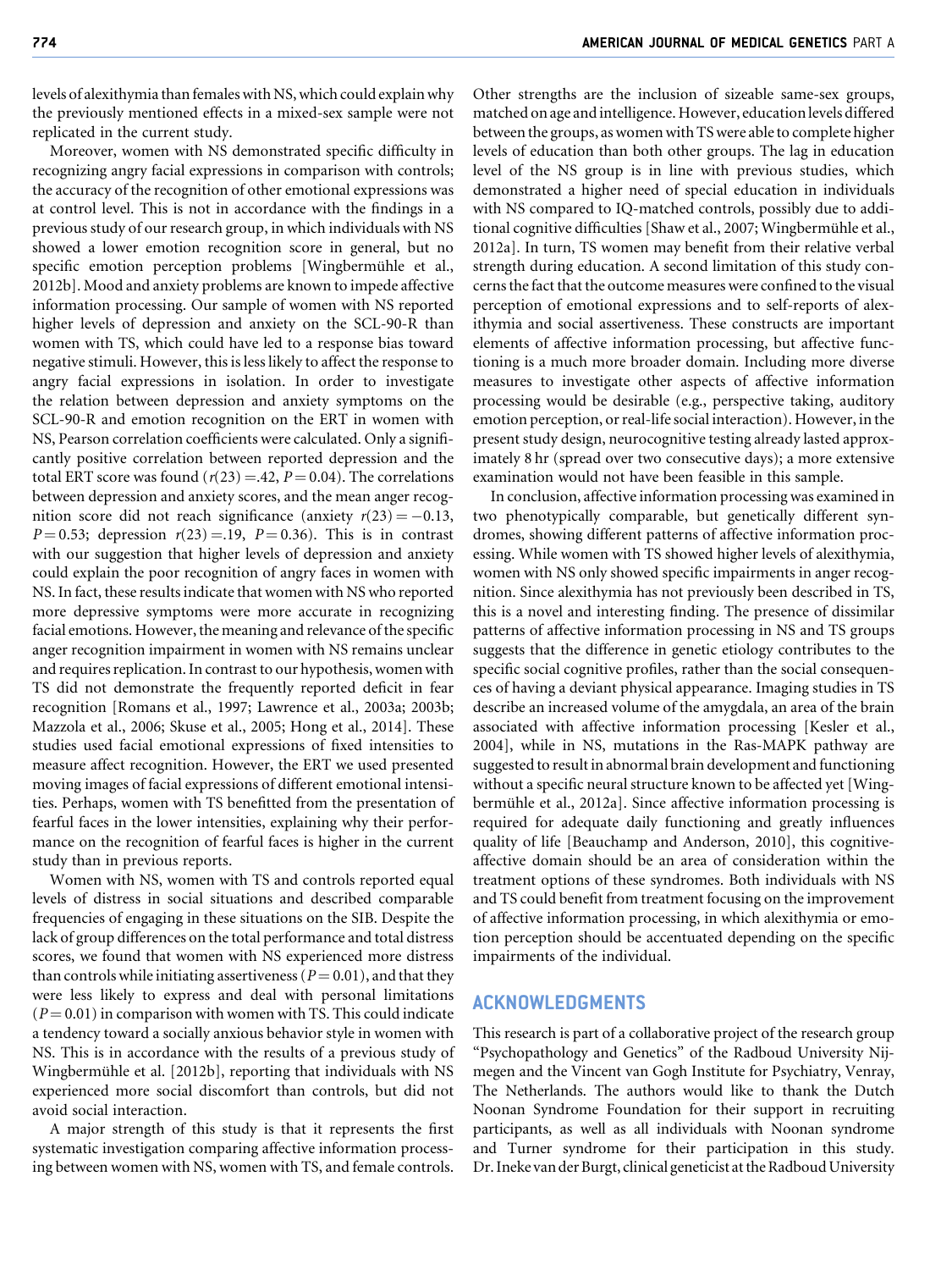Medical Center Nijmegen, is greatly thanked for her collaboration. The efforts made in the data collection by Margery Schrijvers, Marloes Wiltink, and Robin Elisa Luijmes are gratefully acknowledged. Thanks are extended to Dr. Henri Timmers, internist-endocrinologist of the department of Internal Medicine of the Radboud University Medical Center, Nijmegen, for his kind collaboration and critical review of the manuscript.

#### REFERENCES

- Adolphs R. 2001. The neurobiology of social cognition. Curr Opin Neurobiol 11:231–239.
- Adviento B, Corbin IL, Widjaja F, Desachy G, Enrique N, Rosser T, Risi S, Marco EJ, Hendren RL, Bearden CE, Rauen KA, Weiss LA. 2013. Autism traits in the RASopathies. J Med Genet 51:10–20.
- Alfieri P, Piccine G, Caciolo C, Perrino F, Gambardella ML, Mallardi M, Cesarini L, Leoni C, Leone D, Fossati C, Selicomi A, DigilioMC, Tartaglia M, Mercuri E, Zampino G, Vicari S. 2014. Behavioral profile in RASopathies. Am J Med Genet Part A 164:934–942.
- Arrindell WA, Bridges KR, Van der Ende J, St Lawrence JS, Gray-Shellberg L, Harnish R, Rogers R, Sanderman R. 2001. Normative studies with the Scale for Interpersonal Behaviour (SIB): II. US students : A cross-cultural comparison with Dutch data. Behav Res and Ther 39:1461–1479.
- Arrindell WA, Ettema JHM. 2003. SCL-90: Handleiding bij een multidimensionele psychopathologie-indicator [SCL-90: Manual of a multidimensional psychopathology indicator]. Lisse, the Netherlands: Swets & Zeitlinger.
- Axelrod BN, Dingell JD, Ryan JJ, Ward LC. 2000. Estimation of Wechsler Adult Intelligence Scale-III index scores with the 7-subtest short form in a clinical sample. Assessment 7:157–161.
- Axelrod BN, Ryan JJ, Ward LC. 2001. Evaluation of seven-subtest short forms of the Wechsler Adult Intelligence Scale-III in a referred sample. Arch Clin Neuropsych 16:1–8.
- Beauchamp MH, Anderson V. 2010. SOCIAL: An integrative framework for the development of social skills. Psychol Bull 136:39–64.
- Bird G, Cook R. 2013. Mixed emotions: The contribution of alexithymia to the emotional symptoms of autism. Translational Psychiatry 3:1–8.
- Bouma A, Mulder J, Lindeboom J, Schmand B. 2012. Handboek neuropsychologische diagnostiek [Handbook neuropsychological assessment]. Amsterdam, the Netherlands: Pearson.
- Bourke C, Douglas K, Porter R. 2010. Processing of facial emotion expression in major depression: A review. Aust N Z J Psychiatry 44:681–696.
- Burnett AC, Reutens DC, Wood AG. 2010. Social cognition in Turner's syndrome. J Clin Neurosci 17:283–286.
- Cardoso G, Daly RJ, Haq NA, Hanton L, Rubinow DR, Bondy CA, Schmidt PJ. 2004. Current and lifetime psychiatric illness in women with Turner syndrome. Gynecol Endocrinol 19:313–319.
- Collins E, Turner G. 1973. The Noonan syndrome—A review of the clinical and genetic features of 27 cases. J Pediatr 83:941–950.
- Delooz J, Van den Berghe H, Swillen A, Kleczkowska Fryns. 1993. Turner syndrome patients as adults a study of their cognitive profile, psychosocial functioning and psychopathological findings. Genet Couns 4:169– 179.
- Downey J, Ehrhardt AA, Gruen R, Bell JJ, Morishima A. 1989. Psychopathology and social functioning in women with Turner syndrome. J Nerv Ment Dis 177:191–201.
- Elsheikh M, Dunger DB, Conway GS, Wass JAH. 2002. Turner's syndrome in adulthood. Endocr Rev 23:120–140.
- Freriks K, Verhaak CM, Sas TCJ, Menke LA, Wit JM, Otten BJ, de Muinck Keizer-Schrama SMPF, Smeets DFCM, Netea-Maier RT, Hermus ARMM, Kessels RPC, Timmers HJLM. 2015. Long-term effects of oxandrolone treatment in childhood on neurocognition, quality of life and social-emotional functioning in young adults with Turner syndrome. Horm Behav. DOI: 10.1016/j.yhbeh.2014.12.008
- Hong D, Kent JS, Kesler S. 2009. Cognitive profile of Turner syndrome. Dev Disabil Res Rev 15:270–278.
- Hong DS, Bray S, Haas BW, Hoeft F, Reiss AL. 2014. Aberrant neurocognitive processing of fear in young girls with Turner syndrome. SCAN 9:255–264.
- Ibanez A, Huepe D, Gempp R, Gutiérrez V, Rivera-Rei A, Toledo MI. 2013. Empathy, sex and fluid intelligence as predictors of theory of mind. Pers Indiv Differ 54:616–621.
- Kesler SR, Garrett A, Bender B, Yankowitz J, Zeng SM, Reiss AL. 2004. Amygdala and hippocampal volumes in Turner syndrome: A highresolution MRI study of X-monosomy. Neuropsychologia 42:1971–1978.
- Kessels RPC, Montagne B, Hendriks AW, Perrett D, De Haan EHF. 2014. Assessment of perception of morphed facial expressions using the Emotion Recognition Task (ERT): Normative data from healthy participants aged 8–75. J Neuropsychol 8:75–93.
- Kilic BG, Ergür AT, Öcal G. 2005. Depression, levels of anxiety and selfconcept in girls with Turner's syndrome. J Pediatr Endocrinol Metab 18:1111–1117.
- Knickmeyer RC. 2012. Turner syndrome: Advances in understanding altered cognition, brain structure and function. Curr Opin Neurobiol 25:144–149.
- Larsen JK, Brand N, Bermond B, Hijman R. 2003. Cognitive and emotional characteristics of alexithymia: A review of neurobiological studies. J Psychosom Res 54:533–541.
- Lawrence K, Campbell R, Swettenham J, Terstegge J, Akers R, Coleman M, Skuse D. 2003a. Interpreting gaze in Turner syndrome: impaired sensitivity to intention and emotion, but preservation of social cueing. Neuropsychologia 41:894–905.
- Lawrence K, Kuntsi J, Coleman M, Campbell R, Skuse D. 2003b. Face and emotion recognition deficits in Turner syndrome: A possible role for Xlinked genes in amygdala development. Neuropsychology 17:39–49.
- Levant RF, Hall RJ, Williams CM, Hasan NT. 2009. Gender differences in alexithymia. Psychol Men Mascul 10:190–203.
- Lee DA, Portnoy S, Hill P, Gillberg C, Patton MA. 2005. Psychological profile of children with Noonan syndrome. Dev Med Child Neurol 47:35–38.
- Mahendran R, Aw SC. 1989. Noonan's syndrome with mental retardation presenting with an affective disorder-case report. Sing Med J 30:306–307.
- Mazzola F, Seigal A, MacAskill A, Corden B, Lawrence K, Skuse DH. 2006. Eye tracking and fear recognition deficits in Turner syndrome. Soc Neurosci 1:259–269.
- McDonald S, Bornhofen C, Shum D, Long E, Saunders C, Neulinger K. 2006. Reliability and validity of the awareness of social inference test (TASIT): A clinical test of social perception. Disabil Rehabil 28:1529–1542.
- Menke LA, Sas TCJ, De Muinck K-S, Zandwijken SMPF, De Ridder GRJ, Odink MAJ, Jansen RJ, Delemarre-Van M, de Waal HA, Stokvis-BrantsmaWH,Waelkens J,Westerlaken C, Reeser HM, Van Trotsenburg ASP, Gevers EF, Van Buuren S, DeJonckere PH, Hokken-Koelega ACG, Otten BJ, Wit JM. 2010. Efficacy and safety of oxandrolone in growth hormone-treated girls with Turner syndrome. J Clin Endocrinol Metab 95:1151–1160.